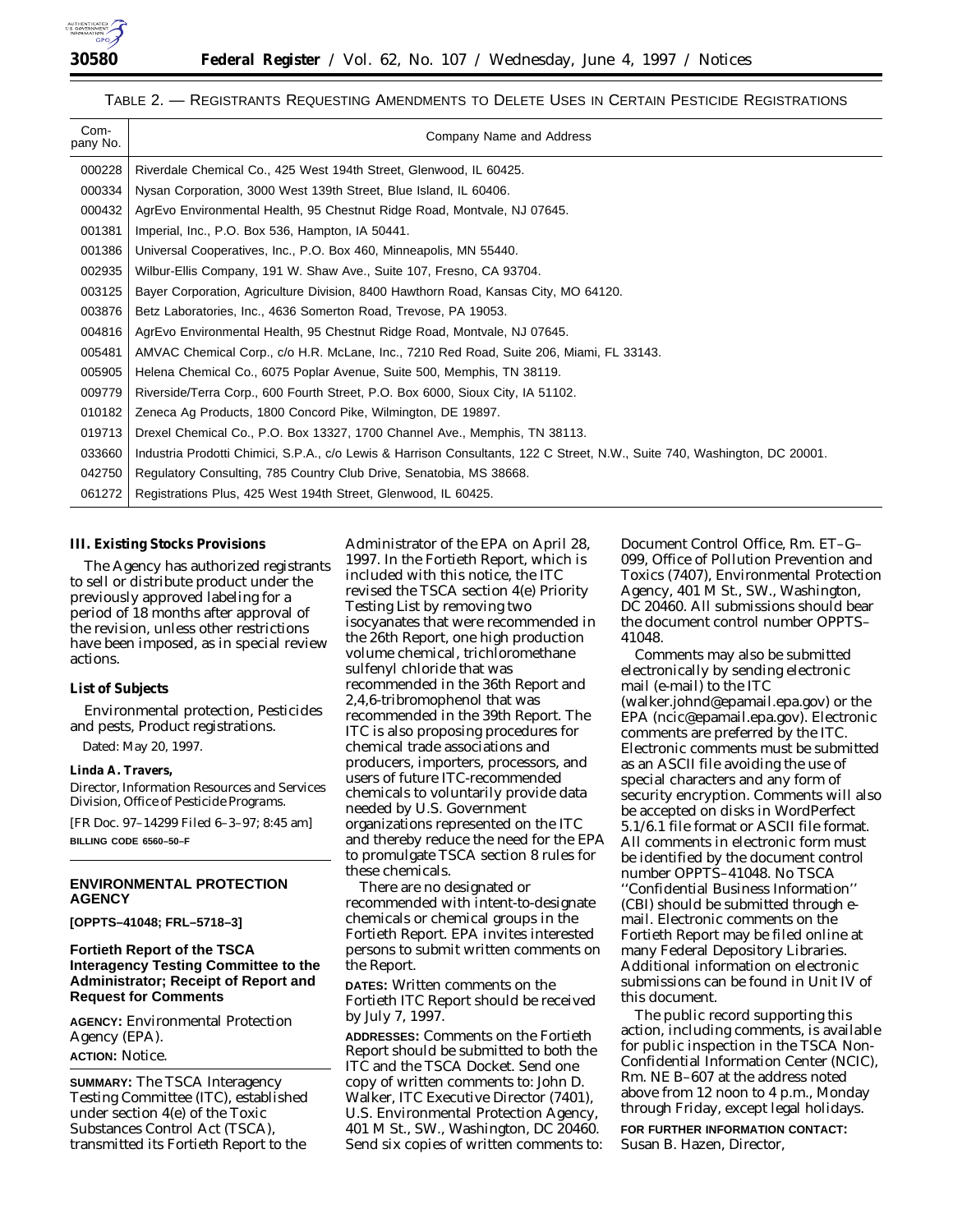Environmental Assistance Division (7408), Office of Pollution Prevention and Toxics, Environmental Protection Agency, 401 M St., SW., Washington, DC 20460, 202–554–1404, TDD 202– 554–0551.

**SUPPLEMENTARY INFORMATION:** EPA has received the TSCA Interagency Testing Committee's Fortieth Report to the Administrator.

#### **I. Background**

TSCA (Pub. L. 94–469, 90 Stat. 2003 *et seq.*; 15 U.S.C. 260l *et seq.*) authorizes the Administrator of the EPA to promulgate regulations under section 4(a) requiring testing of chemicals and chemical groups in order to develop data relevant to determining the risks that such chemicals and chemical groups may present to health or the environment. Section 4(e) of TSCA established the Interagency Testing Committee (ITC) to recommend chemicals and chemical groups to the Administrator of the EPA for priority testing consideration. Section 4(e) directs the ITC to revise the TSCA section 4(e) *Priority Testing List* at least every 6 months.

#### **II. The ITC Fortieth Report**

The most recent revisions to the *Priority Testing List* are included in the ITC's Fortieth Report. The Report was received by the EPA Administrator on April 28, 1997, and is included in this notice. The Report removes two isocyanates that were recommended in the 26th Report (55 FR 23050, June 5, 1990), one high production volume chemical, trichloromethane sulfenyl chloride, that was recommended in the 36th Report (60 FR 42982, August 17, 1995)(FRL–4965–6), and 2,4,6 tribromophenol that was recommended in the 39th Report (62 FR 8578, February 25, 1997)(FRL–5580–9).

Trichloromethane sulfenyl chloride is being removed from the *Priority Testing List* because adequate subchronic toxicity data have been submitted to the ITC, monitoring data indicate that trichloromethane sulfenyl chloride is not likely to result in significant exposures to workers, and no additional U.S. Government data needs have been identified at this time.

The ITC is removing 2,4,6 tribromophenol from the *Priority Testing List* after reviewing data obtained from the Chemical Manufacturers Association's Brominated Flame Retardants Industry Panel Manager and representatives from a 2,4,6-tribromophenol manufacturer. These data demonstrated that:

1. 2,4,6-tribromophenol is used as a chemical intermediate to produce

bis(tribomophenoxy)ethane, tetrabromobisphenol (a carbonate and epoxy oligomers), brominated epoxy resins and other flame retardants.

2. Greater than 99% of 2,4,6 tribromophenol produced as an endproduct is shipped overseas to be used as an intermediate in the production of flame retardants.

3. Environmental and workplace monitoring indicate that 2,4,6 tribromophenol is not likely to result in substantial environmental releases or significant exposures to workers, consumers, or the general population.

Finally, the two isocyanates are being removed from the *Priority Testing List* because these chemicals are used as non-isolated intermediates and this use, combined with a low estimated vapor pressure (< 10–5 millimeter(mm) Mercury(Hg)@25° C) for both chemicals, is not likely to result in environmental releases or exposures to workers, consumers, or the general population.

The ITC is also proposing procedures for chemical trade associations and producers, importers, processors, and users of future ITC-recommended chemicals to voluntarily provide data needed by U.S. Government organizations represented on the ITC and thereby reduce the need for the EPA to promulgate TSCA section 8 reporting rules for these chemicals. The proposed procedures consist of:

1. Refining section 8 data needs. 2. Encouraging electronic data

submissions.

3. Providing incentives for producers, importers, processors, and users of chemicals recommended by the ITC to voluntarily submit section 8 information in a form that is rapidly reviewed by the ITC and to establish partnerships with the ITC.

The ITC offers chemical trade associations, producers, importers, processors, and users that provide the ITC with easy-to-review (electronic) submissions and establish partnerships with the ITC the opportunity to potentially eliminate promulgation of TSCA section 8(a) preliminary assessment information reporting and section 8(d) health and safety data reporting rules.

## **III. Status of the Priority Testing List**

The current TSCA section 4(e) *Priority Testing List* contains 11 chemical groups, four of which were designated by the ITC for testing.

#### **IV. Public Record**

EPA invites interested persons to submit detailed comments on the ITC's Fortieth Report.

A record has been established for this notice under document control number OPPTS–41048 including comments submitted electronically as described below. A public version of this record, including printed paper versions of electronic comments, which does not contain any information claimed as CBI, is available for inspection from 12 noon to 4 p.m., Monday through Friday, except legal holidays. The public record is located in the TSCA Non-Confidential Information Center (NCIC), Rm. NE B– 607, Environmental Protection Agency, 401 M St., SW., Washington, DC 20460.

Electronic comments can be sent directly to the ITC at:

walker.johnd@epamail.epa.gov and to the EPA at ncic@epamail.epa.gov.

Electronic comments must be submitted as an ASCII file avoiding the use of special characters and any form of security encryption. Comments will also be accepted on disks in WordPerfect 5.1/6.1 file format or ASCII file format.

The official record for the ITC's Fortieth Report, as well as the public version as described above, will be kept in paper form. Accordingly, EPA will transfer all comments received electronically into printed, paper form as they are received and will place the paper copies in the official record which will also include all comments submitted directly in writing. The official record is the paper record maintained at the EPA address in ''ADDRESSES'' at the beginning of this document.

## **List of Subjects**

Environmental protection, Chemicals, Hazardous substances.

**Authority:** 15 U.S.C. 2603.

Dated: May 28, 1997.

#### **Charles M. Auer,**

*Director, Chemical Control Division, Office of Pollution Prevention and Toxics.*

# **Administrator, U.S. Environmental**

#### **Protection Agency** *Summary*

This is the 40th Report of the TSCA Interagency Testing Committee (ITC) to the Administrator of the U.S. Environmental Protection Agency (EPA). In this Report, the ITC is revising its TSCA section 4(e) *Priority Testing List* by removing two isocyanates that were recommended in the 26th Report (55 FR 23050, June 5, 1990), one High Production Volume Chemical, trichloromethane sulfenyl chloride that was recommended in the 36th Report (60 FR 42982, August 17, 1995)(FRL–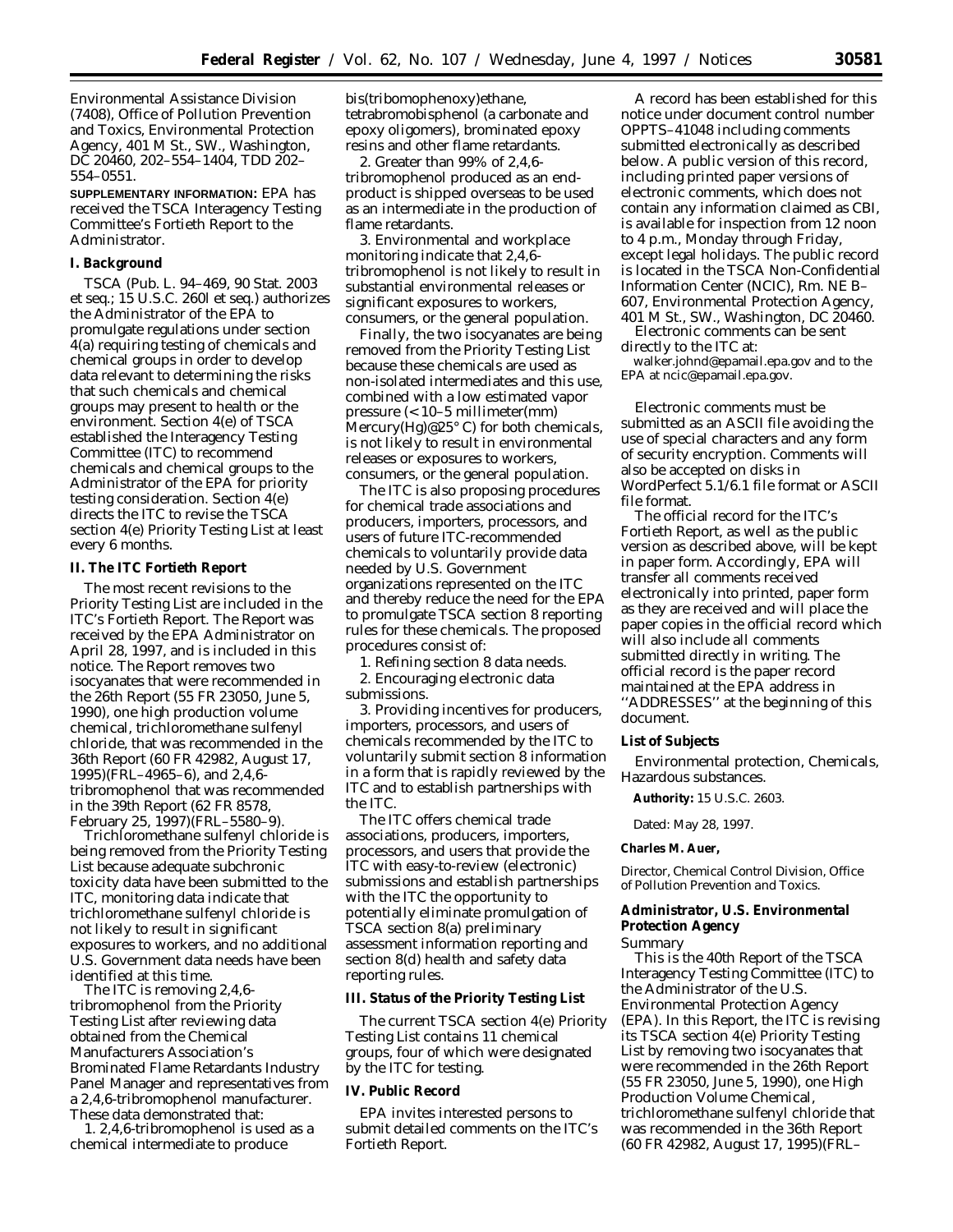4965–6), and 2,4,6-tribromophenol that was recommended in the 39th Report (62 FR 8578, February 25, 1997)(FRL– 5580–9). The ITC is also proposing procedures for chemical trade associations and manufacturers,

importers, processors, and users of ITCrecommended chemicals to voluntarily provide data needed by the U.S. Government organizations represented on the ITC and thereby reduce the need for the EPA to promulgate TSCA section 8 rules for these chemicals. Comments on this Report should be submitted both to the ITC and the TSCA Public Docket. The revised TSCA section 4(e) *Priority Testing List* follows as Table 1.

## TABLE 1.—THE TSCA SECTION 4(e) PRIORITY TESTING LIST (APRIL 1997)1

| Report | Date                | Chemical/Group                                                                         | Action                               |
|--------|---------------------|----------------------------------------------------------------------------------------|--------------------------------------|
|        |                     |                                                                                        | Recommended with intent-to-designate |
|        | 27    November 1990 |                                                                                        | Recommended with intent-to-designate |
|        | 28   May 1991       | Chemicals with Low Confidence RfD                                                      | Designated                           |
|        |                     | 10 Alkyl-, bromo-, chloro-, hydroxymethyl<br>diaryl ethers.                            | Recommended                          |
|        | 30   May 1992       |                                                                                        | Recommended                          |
|        |                     | 31    January 1993    24 Chemicals with insufficient dermal absorp-<br>tion rate data. | Designated                           |
|        |                     | tion rate data.                                                                        | Designated                           |
|        | 35    November 1994 | 24 Chemicals with insufficient dermal absorp-<br>tion rate data.                       | Designated                           |
|        | 36    May 1995      | 9 High Production Volume Chemicals<br>(HPVCs).                                         | Recommended                          |
|        | 37   November 1995  | 28 Alkylphenols and Ethoxylates                                                        | Recommended                          |
|        |                     |                                                                                        | Recommended                          |

<sup>1</sup>The list of discrete chemicals currently on the Priority Testing List is available from the ITC.

## **I. Background**

The TSCA Interagency Testing Committee (ITC) was established by section 4(e) of the Toxic Substances Control Act (TSCA) ''to make recommendations to the Administrator respecting the chemical substances and mixtures to which the Administrator should give priority consideration for the promulgation of a rule for testing under section 4(a).... At least every six months..., the Committee shall make such revisions in the *Priority Testing List* as it determines to be necessary and to transmit them to the Administrator together with the Committee's reasons for the revisions'' (Pub. L. 94–469, 90 Stat. 2003 *et seq.*, 15 U.S.C. 2601 *et seq.*). Since its creation in 1976, the ITC has submitted 39 semi-annual (May and November) Reports to the EPA Administrator transmitting the *Priority Testing List* and its revisions. These Reports have been published in the **Federal Register** and are also available from the ITC. The ITC meets monthly and produces its revisions of the List with the help of staff and technical contract support provided by EPA. ITC members and support personnel are listed at the end of this Report.

#### **II. TSCA Section 8 Reporting**

*TSCA section 8 rules.* Following receipt of the ITC's Report and the addition of chemicals to the *Priority Testing List*, the EPA's Office of Pollution Prevention and Toxics adds

new chemicals from the List to TSCA section 8(a) and 8(d) rules that require manufacturers and importers of these chemicals to submit TSCA section 8(a) production and exposure data and manufacturers, importers and processors of the listed chemicals to submit TSCA section 8(d) health and safety studies within 60 days of the rules' effective date.

*ITC's use of TSCA section 8 data.* TSCA section 8(a) and 8(d) submissions are indexed in databases that are maintained by EPA. The ITC reviews the TSCA section 8(a) and 8(d) information and other available data on chemicals and chemical groups (e.g., TSCA section 4(a) and 4(d) studies, TSCA section 8(c) submissions, TSCA section 8(e) ''substantial risk'' notices, ''For Your Information'' (FYI) submissions to EPA, unpublished data submitted to U.S. Government organizations on the ITC and published papers) to determine if revisions to the *List* are necessary. Revisions can include changing a general recommendation to a specific designation for testing action by the EPA Administrator within 12 months, modifying the recommendation, or removing the recommended or designated chemical or chemical group from the *List*.

## **III. Procedures Promoting More Efficient Use of TSCA Section 8 Resources**

#### *A. Introduction*

The ITC recognizes that substantive industry and government resources may be consumed to:

- 1. Promulgate TSCA section 8(a) and 8(d) rules.
- 2. Retrieve and submit data in response to these rules.

3. Index and review the submitted data.

The ITC is proposing procedures (described below) that promote more efficient use of these resources and that, in some cases, could eliminate the need to promulgate future TSCA section 8(a) Preliminary Assessment Information Reporting (PAIR) and section 8(d) Health and Safety Data rules.

#### *B. Procedures*

In future Reports to the EPA Administrator, the ITC will implement the following procedures to promote more efficient use of TSCA section 8(a) and 8(d) resources:

1. The ITC will recommend additional chemicals, add these chemicals to the TSCA section 4(e) *Priority Testing List*, and describe specific data necessary to meet the needs of U.S. Government organizations represented on the ITC. Studies for which data are not required under TSCA section 8(a) and 8(d) will be listed, if appropriate; e.g., studies on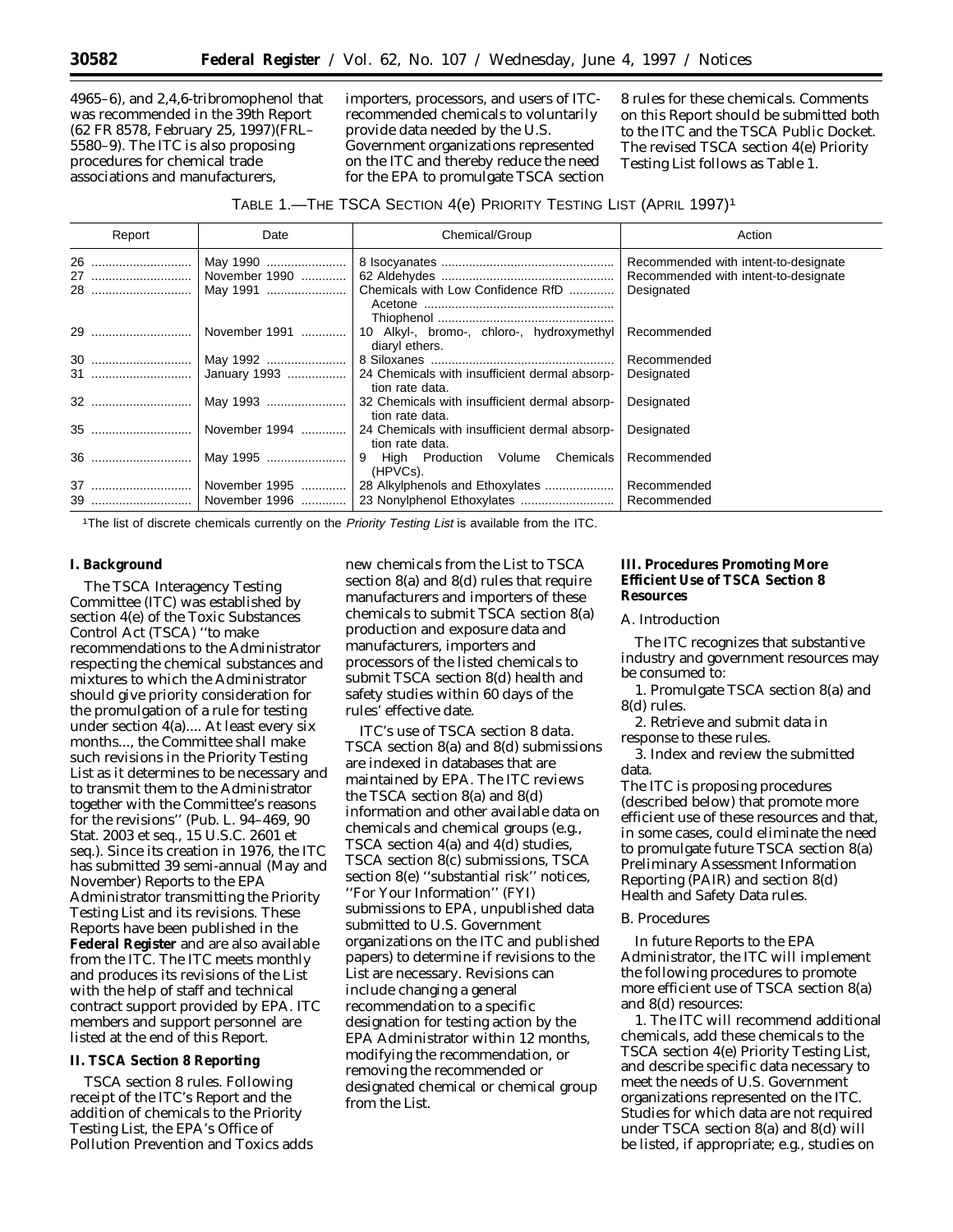mixtures and waste streams of certain chemicals.

2. In the Report describing additional chemical(s) added to the *Priority Testing List*, the ITC will:

a. Ask the EPA not to promulgate TSCA section 8(a) PAIR and TSCA section 8(d) Health and Safety Data rules.

b. Provide an opportunity for manufacturers, importers, processors, and users of chemicals recommended by the ITC to voluntarily provide FYI submissions. Two copies of FYI submissions should be mailed to the Document Processing Center (7407), Attn: FYI Coordinator, Information Management Division, Office of Pollution Prevention and Toxics, U.S. Environmental Protection Agency, 401 M St., SW., Washington, DC 20460. The cover letter should clearly identify the ITC as the recipient of the submission.

Specific requested information should be submitted (e.g., exposure and use information or toxicity studies) either by individual companies and/or by a consortium as follows:

i. Manufacuturers, importers, processors, or users of chemicals recommended by the ITC or a consortium representing all those manufacturers, importers, processors or users must submit an e-mail or letter of intent to the ITC Executive Director within 30 days of the date the ITC Report is published in the **Federal Register.**

ii. The e-mail or letter of intent must include a list of the types of data that will be voluntarily submitted and a timetable for the submission of the data.

iii. The timetable should reflect the time needed by the ITC to review the data before the next ITC Report is submitted to the EPA Administrator. The e-mail and mailing addresses of the ITC Executive Director are given at the end of this Report.

3. In a subsequent Report to the EPA Administrator, the ITC can ask the EPA to promulgate TSCA section 8(a) PAIR and TSCA section 8(d) Health and Safety Data rules for recommended chemical(s) if insufficient voluntary information is submitted to evaluate the recommended chemical(s). FYI studies should not be re-submitted as TSCA section 8 studies.

#### *C. Supplemental Information*

The ITC has had some success in obtaining voluntary exposure, use, and toxicity data from manufacturers, importers, processors, and users of chemicals that have been recommended and added to the *Priority Testing List*

and establishing partnerships with chemical trade associations representing those manufacturers, importers, processors, and users. The ITC wants to pursue these voluntary approaches to data sharing and offers a few examples that have been successful in the past. In addition the ITC offers data to support its 30-day information request.

1. *Brominated flame retardants.* The voluntary submission from the Chemical Manufacturers Association's (CMA) Brominated Flame Retardants Industry Panel (BFRIP) Manager and a manufacturer of 2,4,6-tribromophenol provided production, importation, use, and exposure data in a form that was rapidly and easily reviewed by the ITC. In response to voluntarily providing these data in an easily-reviewed form, the ITC requested that the EPA not promulgate a PAIR for 2,4,6 tribromophenol and rapidly removed 2,4,6-tribromophenol from the *List* (see Unit V.A.1 of this ITC Report).

2. *Propylene glycol ethers.* The partnership with the CMA's Propylene Glycol Ethers Panel provided data needed by the Consumer Product Safety Commission (CPSC) that resulted in removal of all propylene glycol ethers from the *Priority Testing List* (60 FR 42982, August 17, 1995).

3. *Silicones.* The partnership with the Silicones Environmental Health and Safety Council (SEHSC) provided data needed by the Food and Drug Administration (FDA) and produced an electronic database of TSCA section 8(d) studies in a format compatible with the TSCA Test Submissions (TSCATS) database that resulted in removal of 43 of 56 siloxanes from the List (61 FR 4188, February 2, 1996). **Note:** The ITC encourages manufacturers, importers, processors, or users of chemicals recommended by the ITC to develop TSCATS-compatible databases and to submit electronic information in a form that is rapidly and easily reviewed by the ITC, e.g. the TSCA Electronic Cover Sheet developed by the EPA and the CMA. TSCATS can be searched on the Right-to-Know web site (http:www.rtk.net), where in the future it will be possible to retrieve the TSCA Electronic Cover Sheet.

*Thirty-day information requests.* The ITC believes that 30 days from the date the ITC Report is published in the **Federal Register** is sufficient time for industry to submit an e-mail or letter of intent. The ITC sends its Reports to hundreds of chemical trade associations, chemical manufacturers, importers, processors, and users as well as numerous public health and

environmental groups and chemical industry publications immediately after transmitting its Reports to the EPA Administrator. With this advanced notice of recommended chemicals, prior to **Federal Register** publication, the ITC recognizes that chemical trade associations, and manufacturers, importers, processors, and users of chemicals recommended by the ITC actually have 60- to 120-days notice of the number and type of chemicals that are recommended.

# **IV. ITC's Partnership Activities During This Reporting Period (November 1996 to April 1997)**

*Alkylphenols and ethoxylates.* The ITC-CMA Alkylphenols and Ethoxylates Dialogue Group was established in March 1996 to facilitate the ITC's retrieval of information on uses, exposures, health effects, and ecological effects of alkyphenols and ethoxylates, and the CMA's understanding of data needed by the U.S. Department of the Interior (DOI), the FDA, the EPA, the National Institute of Environmental Health Sciences (NIEHS), and the U.S. Department of Agriculture (USDA). This dialogue group met to discuss ongoing mammalian toxicology studies.

*Isocyanates.* The ITC-CMA Diisocyanates Dialogue Group was established in November 1996 to facilitate the ITC's retrieval of information on uses, exposures, and health effects of diisocyanates and the CMA's understanding of data needed by the CPSC, the Department of Defense (DOD), the EPA, the National Institute for Occupational Safety and Health (NIOSH), and the Occupational Safety and Health Administration (OSHA). This dialogue group met to discuss production and commercial uses of diisocyanates.

*Siloxanes.* The ITC-SEHSC Dialogue Group was established in March 1993 to facilitate the ITC's retrieval of information on uses, exposures, and health effects of siloxanes, and the SEHSC's understanding of data needed by the FDA. This dialogue group met to discuss ongoing health effects and exposure studies.

## **V. Revisions to the TSCA Section 4(e) Priority Testing List**

Revisions to the TSCA section 4(e) *Priority Testing List* are summarized in Table 2.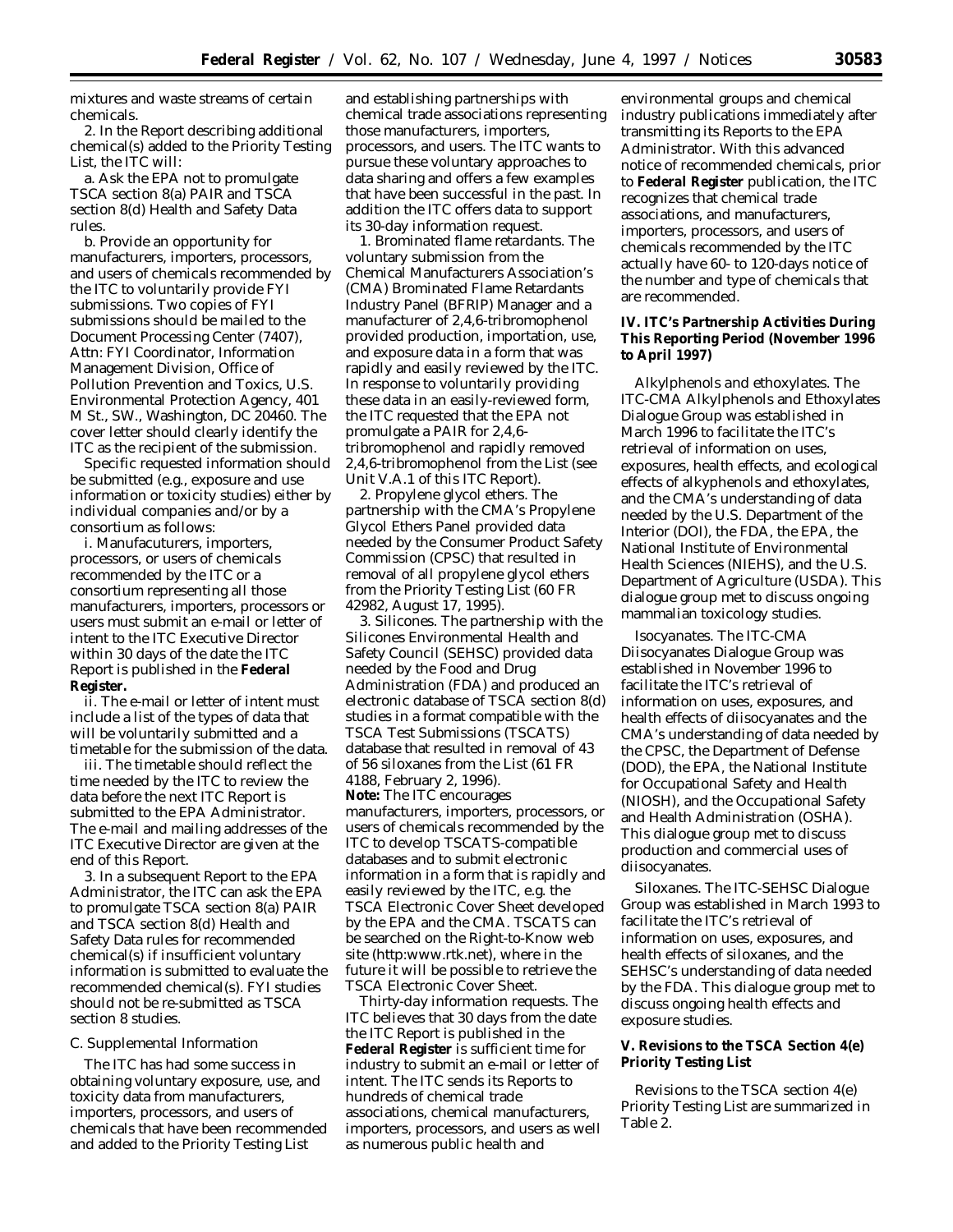| CAS No.              | Chemical name                                     | Action        | Date |
|----------------------|---------------------------------------------------|---------------|------|
|                      |                                                   | l Removed  l  | 4/97 |
| $594 - 42 - 3$ [160] | High Production Volume Chemicals.<br>Isocyanates. | Removed  4/97 |      |
|                      |                                                   |               | 4/97 |

TABLE 2.— REVISIONS TO THE TSCA SECTION 4(e) PRIORITY TESTING LIST

## *A. Chemicals Removed From the Priority Testing List*

1. *2,4,6-Tribromophenol*—a. *Rationale for removal.* The ITC is removing 2,4,6 tribromophenol from the *Priority Testing List* after reviewing data obtained from the CMA's BFRIP Manager and representatives from a 2,4,6-tribromophenol manufacturer. These data demonstrated that:

i. 2,4,6-tribromophenol is used as a chemical intermediate to produce bis(tribomophenoxy)ethane, tetrabromobisphenol A carbonate and epoxy oligomers, brominated epoxy resins, and other flame retardants.

ii. Greater than 99% of 2,4,6 tribromophenol produced as an endproduct is shipped overseas to be used as an intermediate in the production of flame retardants.

iii. Environmental and workplace monitoring indicate that 2,4,6 tribromophenol is not likely to result in substantial environmental releases or significant exposures to workers, consumers, or the general population.

b. *Supporting information.* 2,4,6- Tribromophenol was recommended in the ITC's 39th Report because the NIEHS needed chronic toxicology and 2-year carcinogenesis study data (62 FR 8578, February 25, 1997). 2,4,6- Tribromophenol was recommended and not designated because the ITC wanted to promote a dialogue between 2,4,6 tribromophenol manufacturers and the NIEHS to explain the need for chronic toxicity and 2-year carcinogenesis study data.

Representatives of the ITC and NIEHS met with the CMA's BFRIP Manager and representatives from a 2,4,6 tribromophenol manufacturer to discuss data needs. The ITC and NIEHS representatives provided the CMA with a copy of the 39th Report that summarized existing health and safety data for 2,4,6-tribromophenol. The manufacturer's representatives provided the ITC with a list of studies that were previously submitted under TSCA section 8(d) and a list of producers, applications, commercial activities, and sales statistics.

2. *High Production Volume Chemicals (HPVCs)/trichloromethane sulfenyl*

*chloride*—a. *Rationale for removal.* Trichloromethane sulfenyl chloride (CAS No. 594–42–3) is being removed from the *Priority Testing List* because adequate subchronic toxicity data have been submitted to the ITC, monitoring data indicate that trichloromethane sulfenyl chloride is not likely to result in significant exposures to workers, and no additional U.S. Government data needs have been identified at this time.

b. *Supporting information.* Trichloromethane sulfenyl chloride was a member of a group of 35 HPVCs that were recommended for 90-day subchronic toxicity testing in the ITC's 27th Report (56 FR 99534, March 6, 1991). The Substructure-based Computerized Chemical Selection Expert System (SuCCSES) was used to select these HPVCs during the ITC's sixth scoring exercise. SuCCSES is used to identify chemicals with shared substructures and associated health or ecological effects and similar TSCA production or importation volumes (Ref. 3, Walker, 1995). These HPVCs had annual production volumes exceeding one million pounds, but no 90-day subchronic toxicity data to identify potential health effects concerns. In its 36th Report (60 FR 42982, August 17, 1995), the ITC solicited specific use and exposure information on 12 HPVCs to facilitate its ability to decide whether these chemicals should be removed from the *Priority Testing List* or designated for testing.

As noted in the 37th Report (61 FR 4188, February 2, 1996)(FRL–4991–6), Zeneca, Inc. offered on September 19, 1995, to submit use and exposure information. Zeneca, Inc. provided use and exposure information to the ITC on August 14, 1996 (Ref. 4, Zeneca, 1996). Zeneca reported that of the 7.5 million pounds trichloromethane sulfenyl chloride produced per year, about 7 million pounds are completely consumed in an on-site enclosed process to produce a fungicide. Zeneca also reported that about 0.4 million pounds are shipped to a customer and completely consumed in an on-site enclosed process to produce a fungicide and that about 0.1 million pounds are shipped to a customer and completely

consumed in the production of other substances. During manufacturing and use, about 5 workers per site handle trichloromethane sulfenyl chloride. Exposures to workers were less than 25% of the 1971 OSHA Permissable Exposure Level (PEL) of 0.1 parts per million (ppm) (0.8 milligram (mg)/meter (m)3). The OSHA PEL was promulgated to protect workers against significant risks of eye and respiratory tract irritation, nausea, and pulmonary edema.

ICI Americas (now Zeneca) submitted a 1952 study; 2 dogs, 7 guinea pigs, and 7 rats were exposed to a nominal concentration of 1 ppm trichloromethane sulfenyl chloride for 3 months, 8 hours a day, 5 days a week (Ref. 1, ICI Americas, 1952). Exposures to dogs caused lacrimation, rhinorrhea, nausea, retching, coughing, and sneezing. At the termination of exposure, one dog was sacrificed (the other was held for observations, but no reports were provided) and the gross and microscopic pathology were indicative of bronchopneumonia. Exposures to guinea pigs caused lacrimation, rhinorrhea, and increased respiration; 6 guinea pigs died of pneumonia after 3 weeks. The rats survived, but microscopic examinations of lung tissue revealed thin ruptured alveolar walls, indicative of highlyirritating chemicals that can penetrate the lung.

ICI Americas (now Zeneca) submitted a 1987 study; groups of 18 male and 18 female Sprague-Dawley CD rats were exposed to trichloromethane sulfenyl chloride vapor for 6 hours per day, 5 days per week for between 70 and 72 exposure days (Ref. 2, ICI Americas, 1987). Cumulative concentrations were within 90% of the target concentrations of 0 (control), 0.1, 0.6, and 4 mg/m3. Treatment-related decreases, relative to control values, were noted in body weights in females at the  $4 \text{ mg/m}^3$ exposure level. Increased incidences of salivation (4 mg/m3 exposure level for males) and sneezing  $(0.6 \text{ and } 4 \text{ mg/m}^3)$ exposure level for females; 4 mg/m3 exposure level for males) were noted during the study. At the time of necropsy, mucus was found in the